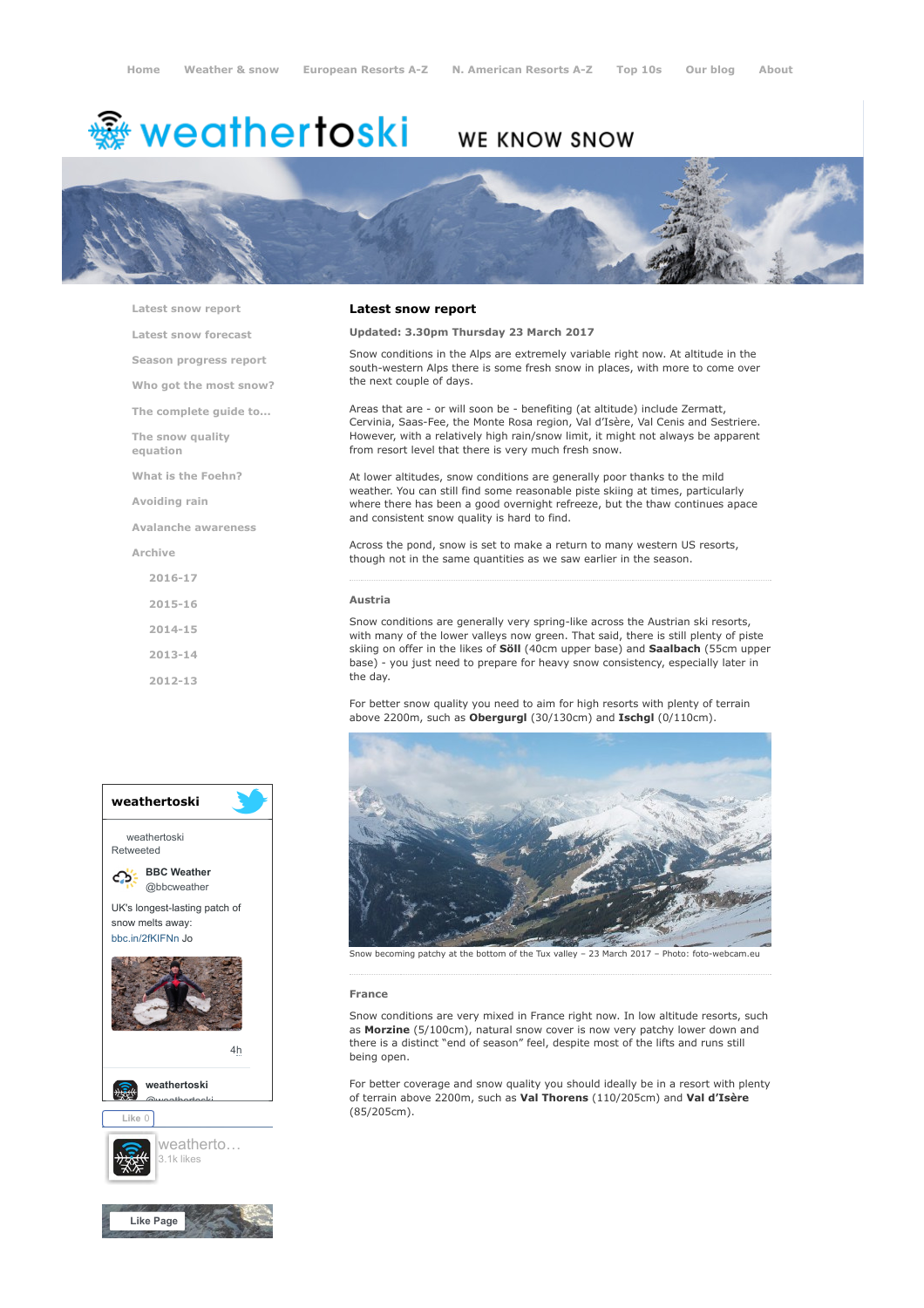Follow me on: **Luitt** 

[Tweet](https://twitter.com/intent/tweet?original_referer=https%3A%2F%2Fwww.weathertoski.co.uk%2Fweather-snow%2Farchive%2Fsnow-report-23-03-2017%2F&ref_src=twsrc%5Etfw&text=Weather%20to%20ski%20-%20Snow%20report%20-%2023%20March%202017&tw_p=tweetbutton&url=https%3A%2F%2Fwww.weathertoski.co.uk%2Fweather-snow%2Farchive%2Fsnow-report-23-03-2017%2F)

Tweet this page



 $G+$ 

#### Contact us...

Got a burning question about weather or snow conditions in the Alps? [Contact us](https://www.weathertoski.co.uk/about-1/contact-us/) and we'll do our best to answer it...

#### E: [info@weathertoski.co.uk](mailto:fraser@weathertoski.co.uk)

T: +44 (0)20 3151 3154



Good skiing in Val d'Isère, with further snow expected over the next few days – 23 March 2017 – Photo: valdisere.com

#### Italy

Natural snow cover is now quite patchy low down, especially in the Dolomites where only the incredible snow-making earlier in the season is allowing many resorts to still offer extensive skiing. Selva now has upper snow depths of just 30cm, while Cortina has 50cm.

The higher resorts of the west, such as **Cervinia** (20/150cm) and La Thuile (20/220cm), have better natural snow cover, with further falls likely over the next couple of days.



You can still find some good piste skiing at altitude in the Dolomites. This is Val di Fassa – 23 March 2017 – Photo: fassaski.com

#### Switzerland

Spring-snow conditions have been the order of the day this week in Switzerland, especially lower down, where you can expect the going to be heavy (in the afternoons at least) in the likes of Villars (5/125cm) and Grindelwald (0/155cm).

For more consistent snow quality you need to aim high. Zermatt (5/155cm) and Saas-Fee (20/200cm) are both offering plenty of skiing above 2500m, and are expecting snow over the next few days.



Snow looking worn in many low altitude resorts. This is Villars – 23 March 2017 – Photo: villars.ch

#### Rest of Europe

Snow is forecast in many Pyrenean resorts over the next couple of days, the heaviest due to fall on Friday. This will improve conditions in the likes of Soldeu